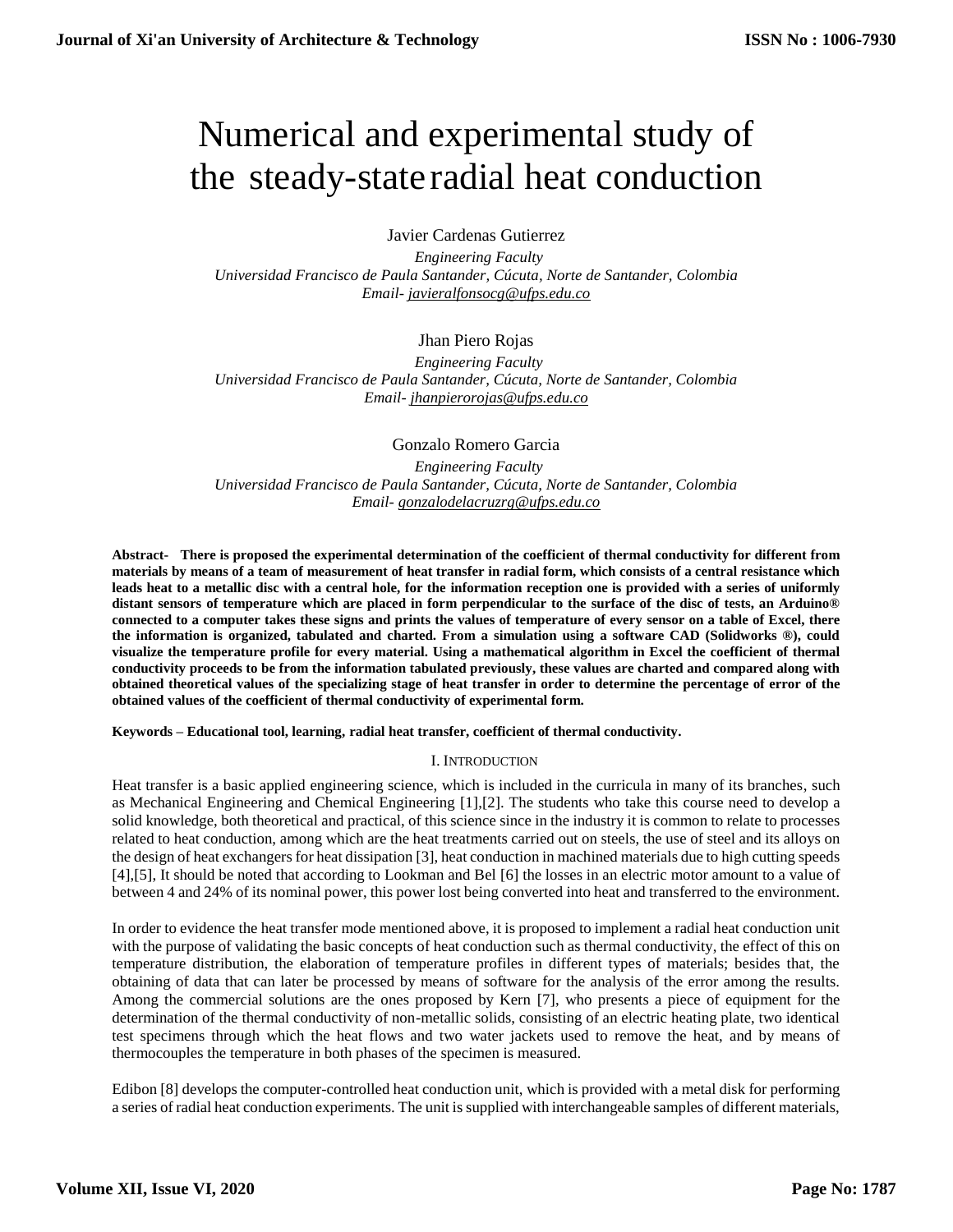diameters, and insulating materials, which make it possible to demonstrate the effects of area, conductivity, and series combinations on heat transfer processes. Méndez Lango et al. [9] use the primary method used at the National Center of Metrology (CENAM) for measuring the thermal conductivity of insulating solids: a hot plate device with guard (APCG). They present a model to study heat transfer in the annular space of a hot plate, which can be used to estimate the magnitude of heat flow under different operating conditions between the measurement area and the hot plate guard. The results show that the main contribution to the heat flow in the annular space is the heat conduction in the air through the annular space, and the other effects can be considered negligible for all practical purposes.

Lira Cortés et al.[10] implement a thermal conductivity measurement system for solid conductive materials by developing the design criteria for the construction of the measurement system, which operates under a steady-state heat flow condition using a reference material, which limits its operating range by its conductivity value and geometric dimensions. M. A. Ventura[11] develops two models (one stationary and one transient) to simulate radial driving in a fuel element and element sleeve. It adopts the hypothesis of the representation of concentrated parameters; these models are verified and compared with other similar ones. Included in the stationary model is a method for calculating the conductance of the gap between the UO<sup>2</sup> pellet and the fuel assembly sleeve and the uncertainty associated with its value.

W. Q. Li et al.[12] designed an experimental apparatus to measure the effective thermal conductivity of porous stainless steel fiber felt under different operating pressures. The total effective thermal conductivity was studied by analyzing the heat conduction of the matrix, the natural air convection, and the thermal radiation of the matrix at ambient pressure. The contribution of natural air convection was obtained experimentally by changing the ambient pressure under vacuum condition, and the solid matrix heat conduction was evaluated using a theoretical model. Palacios Alquisira [13] presents a laboratory work in which students must infer the concept of thermal conductivity of a material for its application in a real situation that requires the selection of the material for the design of a reactor. Y.Z. Povstenko[14] performs an investigation where the theory of thermal stresses based on the heat conduction equation with the time-fractional derivative of Caputo de orden  $\alpha$  is used to investigate thermal stresses in an infinite body with a circular cylindrical hole. The solution is obtained by applying integral Laplace, and Weber transforms. Several examples of problems with Dirichlet and Neumann boundary conditions are presented, and the numerical results are illustrated graphically.

Buttsworth et al.[15] expresses that convective heat transfer data is often obtained from transient surface temperature measurements. Thin-film resistance calibrators, thermocouples, and thermochromic liquid crystals are used in various situations to measure surface temperature. Assuming uniform conditions of semi-infinite flat plates, it is possible to express instantaneous surface heat flow as an analytical function of transient surface temperature. Various approaches can be used to explain the presence of multilayer substrates and finite thickness substrate effects (Schultz and Jones, Doorly and Oldfield, Guo et al.). However, the effects of surface curvature are generally neglected.

Aaron J. Schmidt et al. [16] explore the relationship between impulse build-up and radial heat conduction in the transient resistance of the pump probe (TTR). The results illustrate how the accumulation of pulses allows TTR to simultaneously run two thermal length scales. Furthermore, the conditions under which the effects of radial transport are important are described; an analytical solution for anisotropic heat flow in stratified structures and a method for measuring the inter-plane and in-plane thermal conductivities of thermally anisotropic thin films are described. As a verification, the technique is used to extract the cross-plane and thermal conductivities in the plane of highly ordered pyrolytic graphite.

In this work, a theoretical-numeric-experimental comparison was made between the temperatures of a radial heat conduction unit heated by means of electrical resistance, whose results are compared with the heat conduction equation for a cylinder developed for the specific case. Likewise, the results achieved are verified with the use of a CAD type software that supports heat transfer simulations (SolidWorks ®).

## II. Methodology

The following sections describe in detail the analytical and descriptive reasoning of the equipment for conducting the experimental study.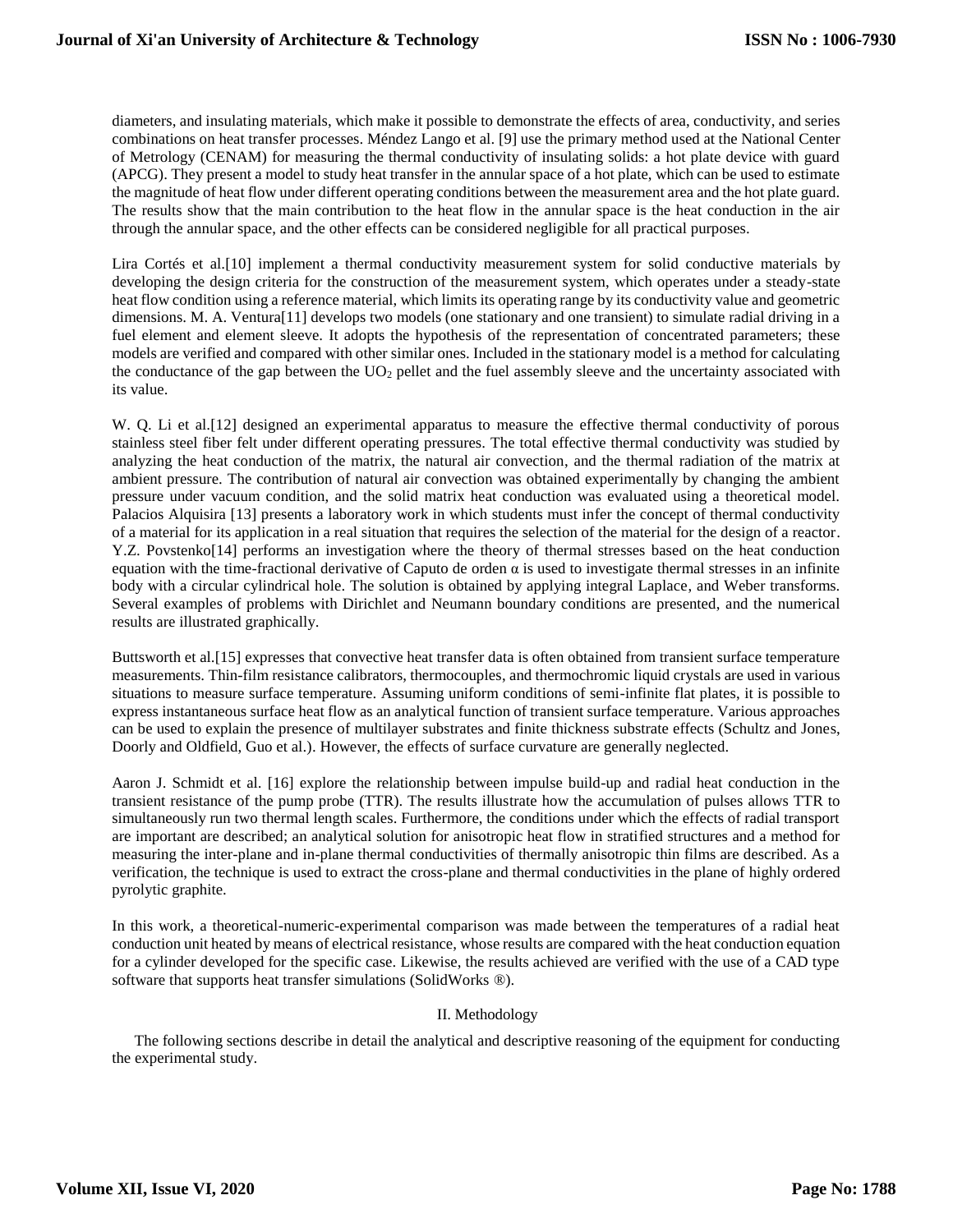#### *2.1 Theoretical analysis –*

Starting from the unidimensional heat conduction through a cylinder, shown in Figure 1, a differential element is taken, which can be seen in Figure 2, and an energy balance is made, resulting in equation (1).

$$
E_{in} + E_g = E_{out} + E_{ss}.
$$
\n<sup>(1)</sup>



Figure 1. One-dimensional heat conduction through a cylinder.



Figure 2. Differential element removed from the cylinder.

Taking into account that there is no power generation, that the power transfer is stationary and that the only power transfer is by heat, there is the equation (2)

$$
\frac{d}{dr}\left[\dot{Q}_{(r)}\right] = 0\tag{2}
$$

where  $Q(r) = -kA \frac{dT}{dr}$ , since the heat transfer is by conduction and A is the area of the cylinder given by  $A = 2\pi rL$ , is replaced in equation (3), and integrating both sides, that get

$$
\frac{d}{dr} \left[ -k2\pi r L \frac{dT}{dr} \right] = 0
$$
\n
$$
T_{(r)} = C_1 \ln \frac{r}{r_1} + T_1 + C_2
$$
\n(3)

where  $T_{(r)}$  is the temperature distribution. For this particular case,  $r_2 = T_2$  and  $r_1 = T_1$ ,

$$
C_2 = \frac{(T_2 - T_1) \ln(1)}{\ln \frac{r_2}{r_1} + \ln(1)}\tag{4}
$$

$$
C_1 = \frac{T_2 - T_1}{\ln \frac{r_2}{r_1} + \ln(1)}\tag{5}
$$

When the constants  $C_1$  and  $C_2$ , equation (4) and (5), are found, these values are replaced in equation (6)

## **Volume XII, Issue VI, 2020**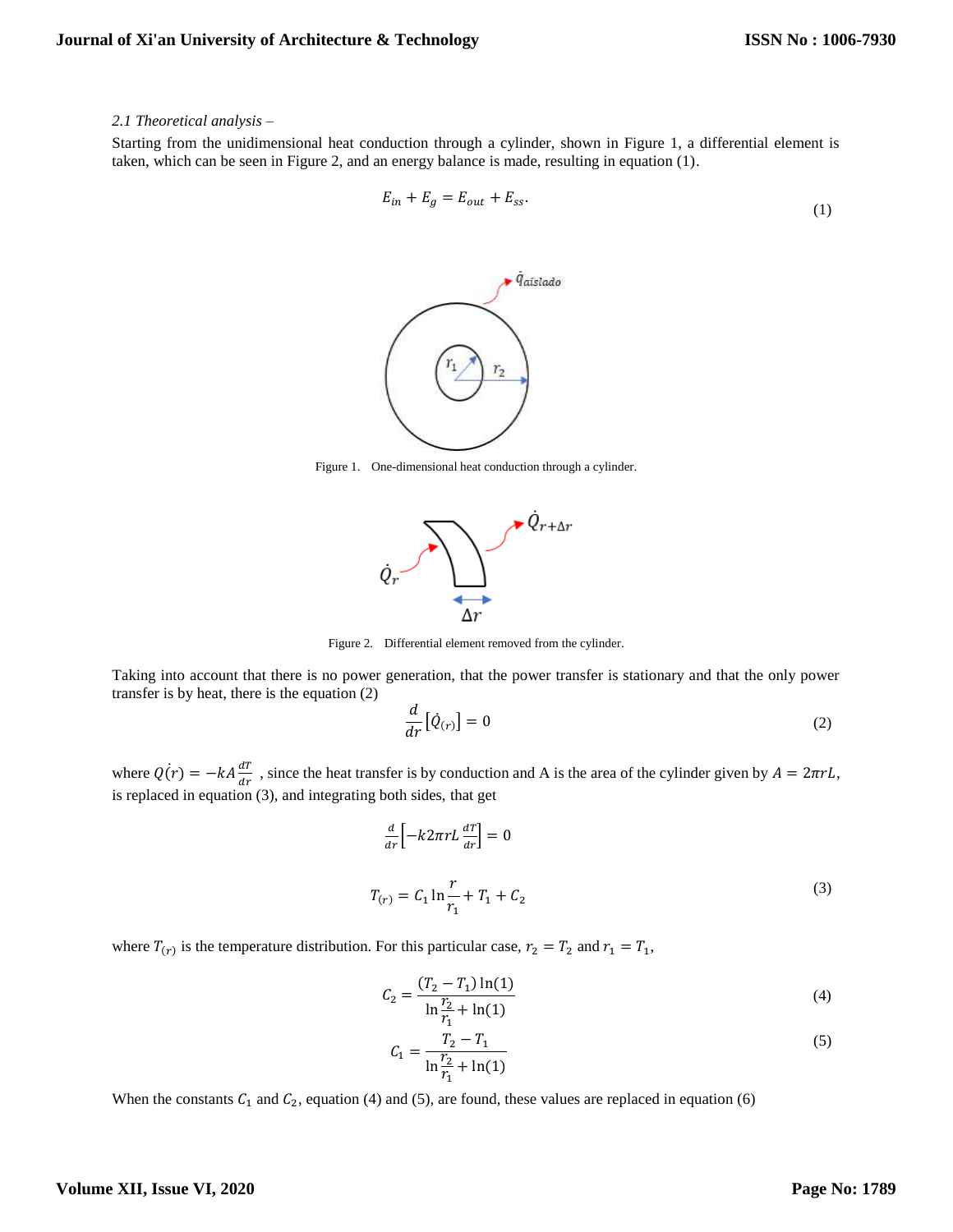$$
T_{(r)} = \left[\frac{T_2 - T_1}{\ln\frac{r_2}{r_1} + \ln(1)}\right] \ln\frac{r}{r_1} + T_1 + \frac{(T_2 - T_1)}{\ln\frac{r_2}{r_1} + 1}
$$
(6)

Equation (6) is finally the temperature of the cylinder as a function of its radius. The equation shown is then taken again to find the heat conducted through the cylinder.

$$
r\frac{dT}{dr} = C_1
$$
  

$$
\frac{dT}{dr} = \frac{C_1}{r}
$$
 (7)

Equation (5) is replaced by equation (8)

$$
\frac{dT}{dr} = \frac{\frac{T_2 - T_1}{r_2} + \ln(1)}{r}
$$
\n(8)

It is also known that the heat conduction equation is  $\dot{Q} = -kA \frac{dT}{dr}$ , therefore  $\frac{dT}{dr}$  is removed from the above expression and replaced in equation (9), is the one that models the heat conduction for the case study carried out.

$$
\dot{Q} = -k2\pi L \left[ \frac{T_2 - T_1}{\ln \frac{r_2}{r_1} + \ln(1)} \right] \tag{9}
$$

#### *2.2. Specifications of the heat conduction unit –*

The radial heat conduction unit shown in Figure 3 has been built by the team to carry out the readings of the different temperatures along the radius of the cylinder (disc), which will later be compared with the theoretical analysis and the respective simulations.



Figure 3. Schematic diagram of the refrigeration cycle (SRC).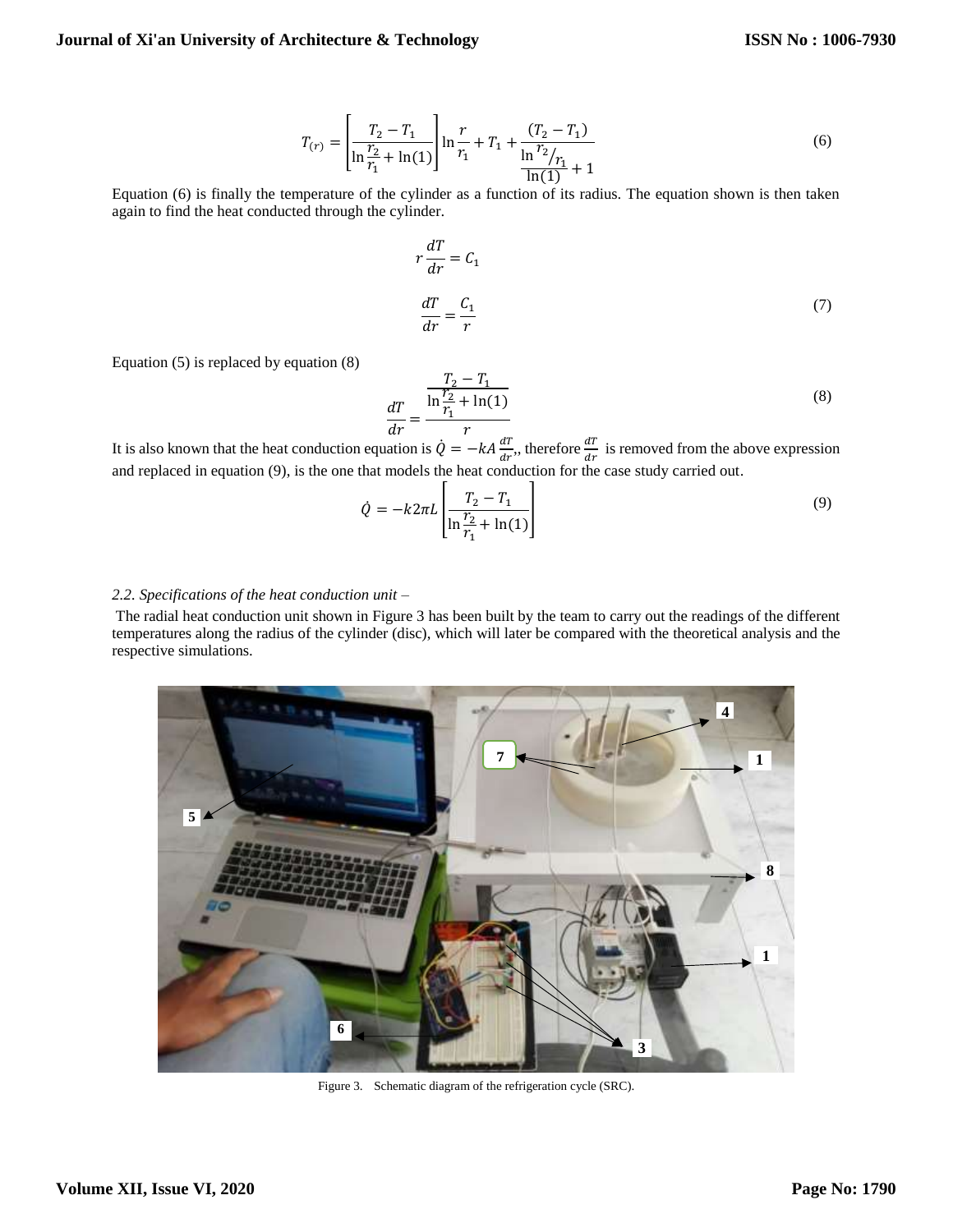The equipment has a heating unit composed of a thermoelectric resistor (3) and a PID control device (2). The temperature is manually graduated in the controller by means of a thermal sensor (4) that controls the temperature of the resistor by cutting or opening the electrical flow to the resistor as necessary to maintain the temperature at the previously set value, The test discs have an external diameter of 19.9 cm and an internal diameter of 13 mm, in which the resistance is fixed by means of an adjustment, each disc has a coating on its backside of a thermal insulator in foam, which prevents or minimizes heat loss in the longitudinal direction of the disc, in addition, small blind holes were drilled in the radial direction, spaced 2 cm which will serve as a seat for the thermal sensors. A 20cm internal diameter, 5mm thick, and 10cm high cylindrical hollow casing (1) isolate the system from the environment. This casing is crowned with a transparent acrylic disc drilled with holes where the three thermal sensors (7) that come into contact with the plates are inserted, The signals emitted by these sensors reach small MAXX6675 modules which condition the signal to be read by an ARDUINO MEGA (6), this processes the data and prints it on a computer screen (5) where the data is recorded and tabulated. The disks are interchangeable elements, one is made of aluminum, and the other is made of carbon steel ASTM A36. The whole system is supported on a structure made of rectangular aluminum profiles (8) that supports an acrylic sheet of 5mm thickness and 900cm square area.

When a value is assigned for the temperature at which the disk is to be heated, a certain time must have waited for it to reach a stable state and then, the temperatures recorded by the three thermocouples located along the radius of the disk are taken. As input temperatures are taken 65°C, 70°C, 75°C, 80°C and 85°C and, from them, five different temperatures are taken through the thermocouples. Table 1 below summarizes the characteristics of the radial heat conduction unit.

| raono ri chanacteristico or the natuurneae comutentoni anno |                   |
|-------------------------------------------------------------|-------------------|
| <b>Resistance diameter</b>                                  | $12.90$ mm        |
| Power supplied by the resistor                              | 50 W              |
| <b>Aluminum disc diameter</b>                               | 196.48 mm         |
| Carbon steel disc diameter ASTM A36                         | 198.65 mm         |
| <b>Number of thermocouples</b>                              | 4                 |
| <b>Distance between thermocouples</b>                       | $2 \text{ cm}$    |
| Thermal conductivity of aluminum                            | 209.3 W/mK        |
| Thermal conductivity stainless steel 304                    | 16.3W/mK          |
| <b>Thermal conductivity carbon steel</b>                    | 59 W/mK           |
| <b>ASTM A36</b>                                             |                   |
| <b>Insulating material discs</b>                            | Polyurethane foam |

Table 1. Characteristics of the radial heat conduction unit.

### *2.3. Experimental analysis –*

For this work, data was taken from two test discs, one of aluminum with a diameter of 196.48 mm and the other of carbon steel ASTM A36 with a diameter of 198.65 mm. The experimental procedure begins when the disc is placed in its place, in contact with the thermal resistance; after thermally sealing the device with the nylon casing, the three thermocouples are adjusted in their positions bypassing the upper acrylic sheet through their holes until they come into contact with the holes drilled in the test disc, After waiting 15 minutes while the equilibrium or stationary state is reached, we start with the data capture from an initial temperature of 65ºC, varying the temperature by 5ºC for each run until reaching 90ºC, for each one of these temperatures we take ten temperatures for each position, with the objective of obtaining a reliable average value for each temperature, then, each one of these data was organized, tabulated and graphed in Excel® for better visualization of the temperature behavior with respect to the position of each temperature sensor.

### III. RESULTS AND DISCUSSION

## *3.1. Experimental results –*

The average data of the temperature of each run for each material is tabulated and graphed below, in Table 2. The data of temperature of carbon steel ASTM A36, for 5 runs, from an initial temperature of 65ºC, being varied in 5 degrees for each run, until 85ºC, being compared with the temperature provided by the thermal sensors located at a distance of 2.4 and 6 cm of radial distance.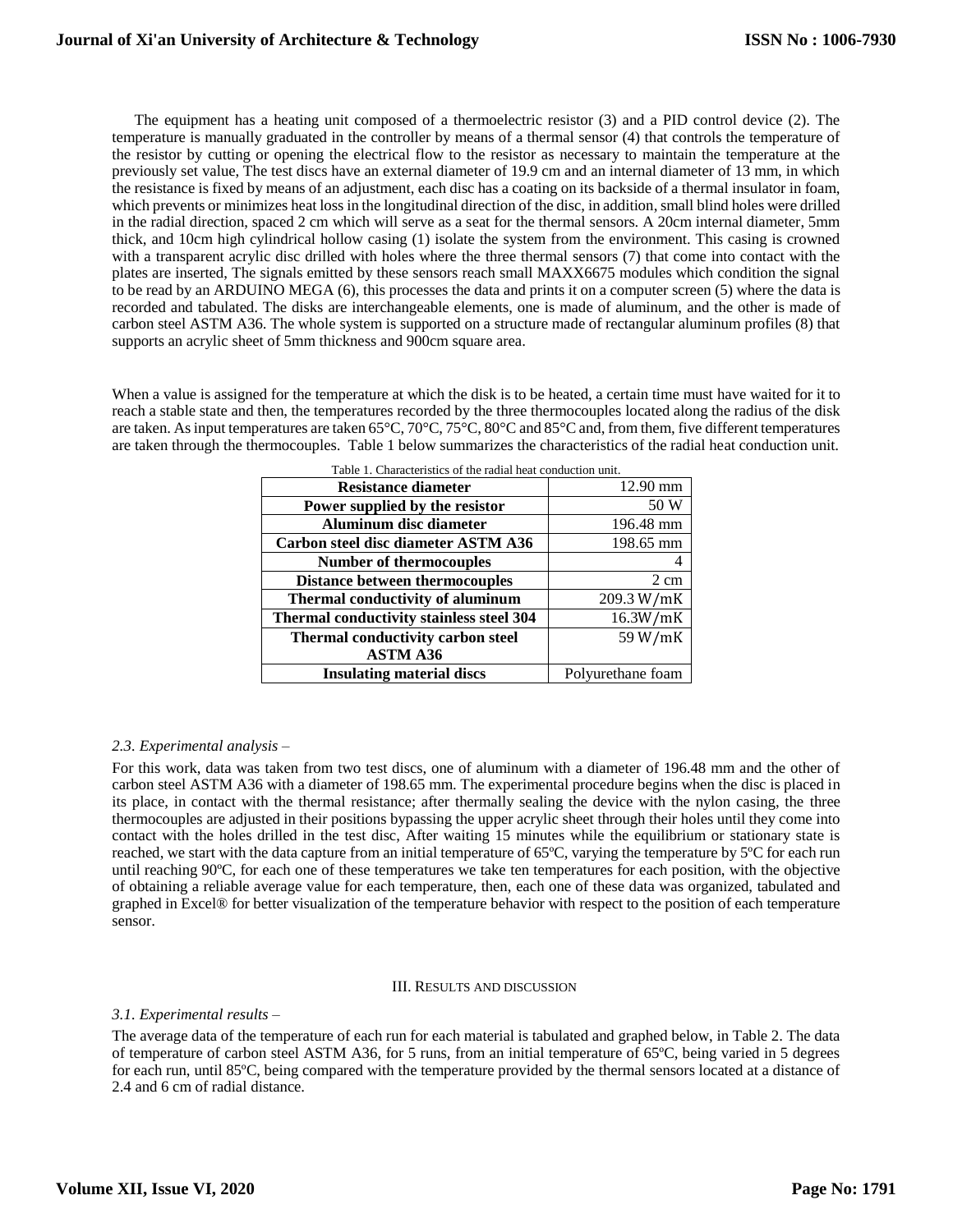|               | Table 2. Experimental sensor data taken for the steel disc. |        |              |        |
|---------------|-------------------------------------------------------------|--------|--------------|--------|
|               | <b>PID</b><br>Thermocouple<br>Thermocouple<br>Therm.        |        | Thermocouple |        |
|               | Sensor (0cm)                                                | 1(2cm) | 2(2cm)       | 3(2cm) |
| Temperature 1 | 65                                                          | 43.82  | 40.54        | 35.32  |
| Temperature 2 | 70                                                          | 44.27  | 41.37        | 39.72  |
| Temperature 3 | 75                                                          | 45.45  | 42.9         | 41.77  |
| Temperature 4 | 80                                                          | 48.27  | 45.12        | 42.42  |
| Temperature 5 | 85                                                          | 55.42  | 49.72        | 46.4   |

In Figure 4 is observed the form as the temperature begins to diminish as we move away of the center of the disk, where the flow of heat is conducted from the thermal unit, this diminution is not linear, as of the point 4, the diminution of the temperature is reduced, and its behavior tends to a constant line, this means, that as we approach the circumference of the disk, the temperature stops being affected significantly by the increase of the flow of heat yielded by the thermal unit, is this a direct effect of its thermal conductivity.



Figure 4. Temperature profile of Steel A36.

In Table 3 are tabulated the average temperature data for aluminum, as for carbon steel, 5 runs were made and the operating temperatures are compared with the temperatures obtained by the thermal sensors that are arranged at 2, 4 and 6 Cm from the center of the disk.

|               |                      | Table 3. Experimental sensor data taken for the aluminum disc. |              |              |
|---------------|----------------------|----------------------------------------------------------------|--------------|--------------|
|               | <b>PID</b><br>Therm. | Thermocouple                                                   | Thermocouple | Thermocouple |
|               | Sensor (0cm)         | 1(2cm)                                                         | 2(2cm)       | 3(2cm)       |
| Temperature 1 | 65                   | 45.43                                                          | 46.03        | 46.38        |
| Temperature 2 | 70                   | 47.20                                                          | 41.00        | 48.03        |
| Temperature 3 | 75                   | 48.55                                                          | 49.38        | 49.93        |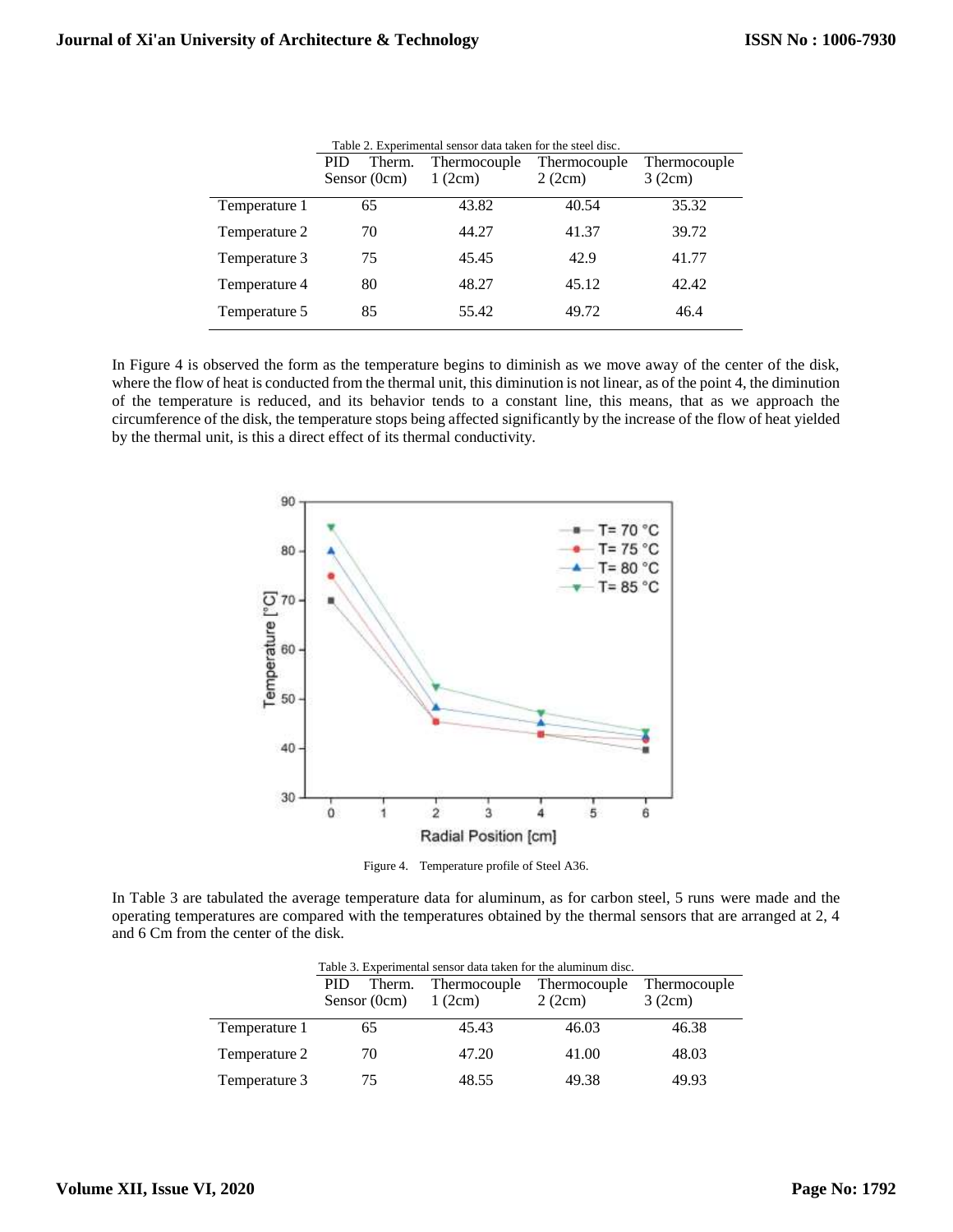| Temperature 4 | 50.75 | 51.28 | 51.13 |
|---------------|-------|-------|-------|
| Temperature 5 | 51.25 | 51.39 | 51.56 |

In Figure 5 are tabulated experimental data from Table 3. Thermal data is shown for the aluminum disc and can see how the heat is distributed in the disc in the radial direction, forming a characteristic temperature profile, although it follows a slightly similar behavior as the steel, you can see that the difference between initial and final temperature is not as high as in the case of steel, the behavior of these curves is compared with previous test disc, softer, this means that the heat presents less resistance as it moves in the radial direction in the disc.



Figure 5. Temperature profile of aluminium.

### *3.2. Simulation –*

The results of the simulation are presented in the graphs corresponding to the experiment with the help of Solidworks®, selecting the material Steel for this case. In Figure 6, it is shown how the points where the thermocouples are located on the disk, where an expected maximum temperature is reflected in the center of the circle, in which the temperature sensor is located (Point 1).



Figure 6. Steel Disc Simulation in Solidworks.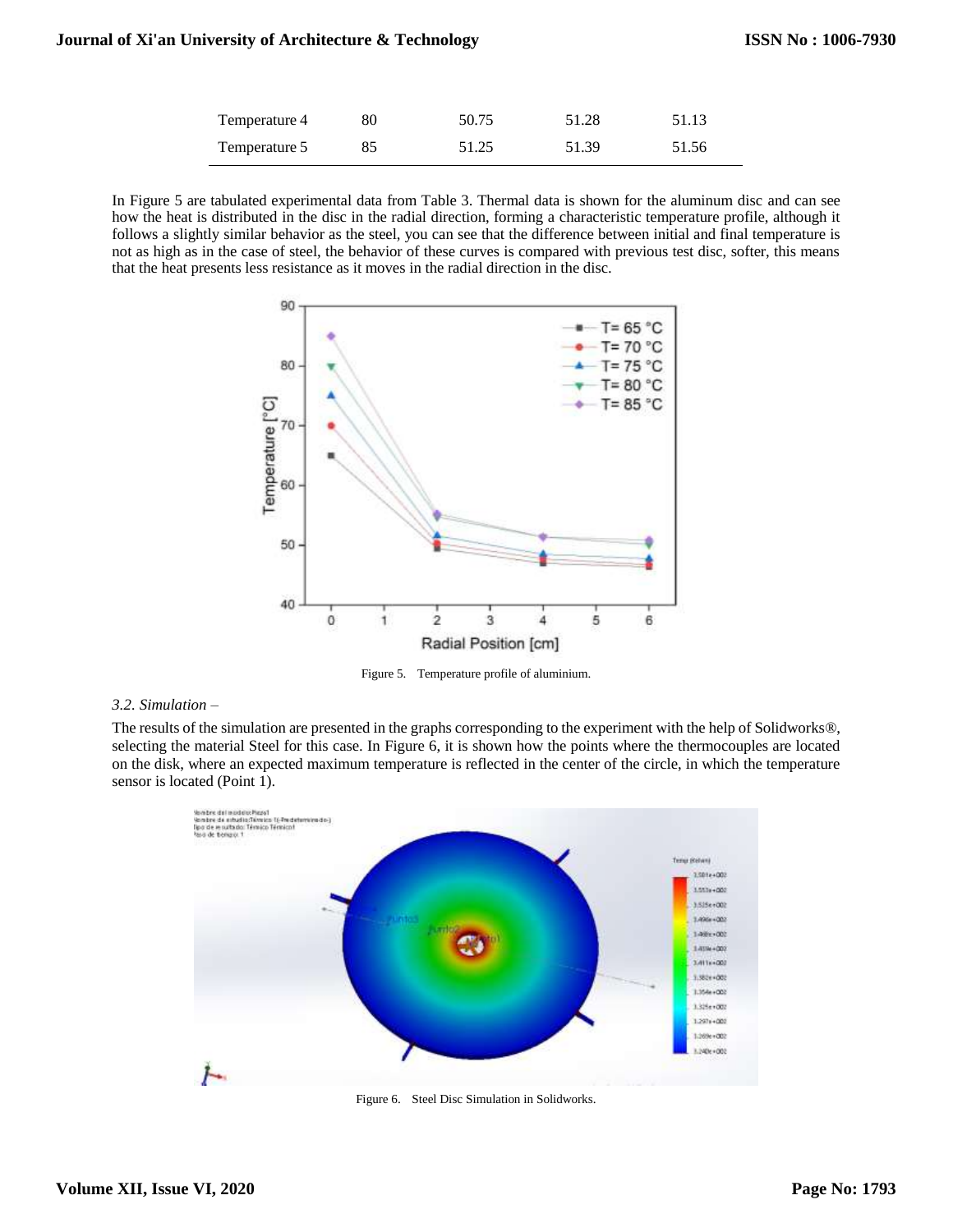With this, the temperature profile of the simulated steel disk is made for the five corresponding temperatures, which can be seen in Figure 7. A descending behavior is observed, according to the results expected in the literature, in which, after 4 cm, the space between each of the points decreases, and they take values for when they reach 6 cm of 35.33, 46, 46.38, 50.13 and 51.35 respectively.

![](_page_7_Figure_3.jpeg)

Figure 7. Temperature profile of simulated steel at Solidworks.

On the other hand, the simulation of the disk is carried out, taking the same points as in the previous simulation, but in this case, aluminum will be used as the material. The results of the simulation are shown in Figure 8.

![](_page_7_Figure_6.jpeg)

Figure 8. Aluminium Disc Simulation in Solidworks.

In Figure 9, the temperature profile shown in the simulation in Figure # is carried out. It shows a behavior as expected as heatwaves react. However, compared to the behavior obtained by the simulation with the material Steel, it is more compact, and the same behavior is seen in all the temperatures where it is analyzed.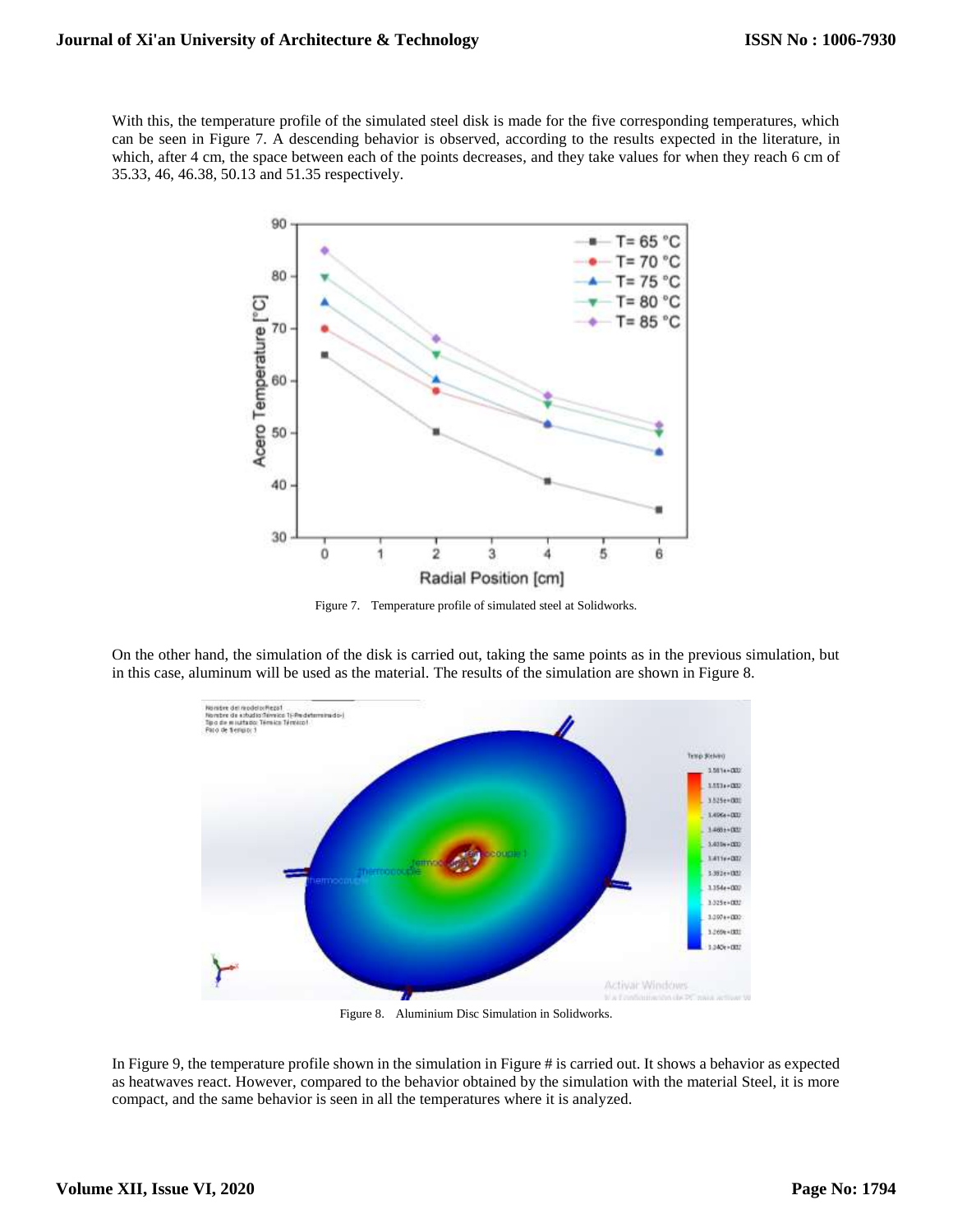![](_page_8_Figure_2.jpeg)

Figure 9. Temperature profile of simulated aluminium at Solidworks.

Figure 10 shows the comparison between the experimental tests and simulations for the temperatures 65 °C, 70 °C and 75 °C using aluminum as a material. A line behavior is shown for the experimental ones, reaching for the three temperatures 46.38°C, 48.03°C, and 49.93°C respectively. The results with respect to the simulation show an approximate reduction of 29% for the three from thermocouple 1, which is in the center of the disk, to thermocouple 2 located 2 centimeters from the center, while for the other thermocouples it does not exceed 1%.

![](_page_8_Figure_5.jpeg)

Figure 10. Experimental vs. simulated aluminum temperature profile in Solidworks.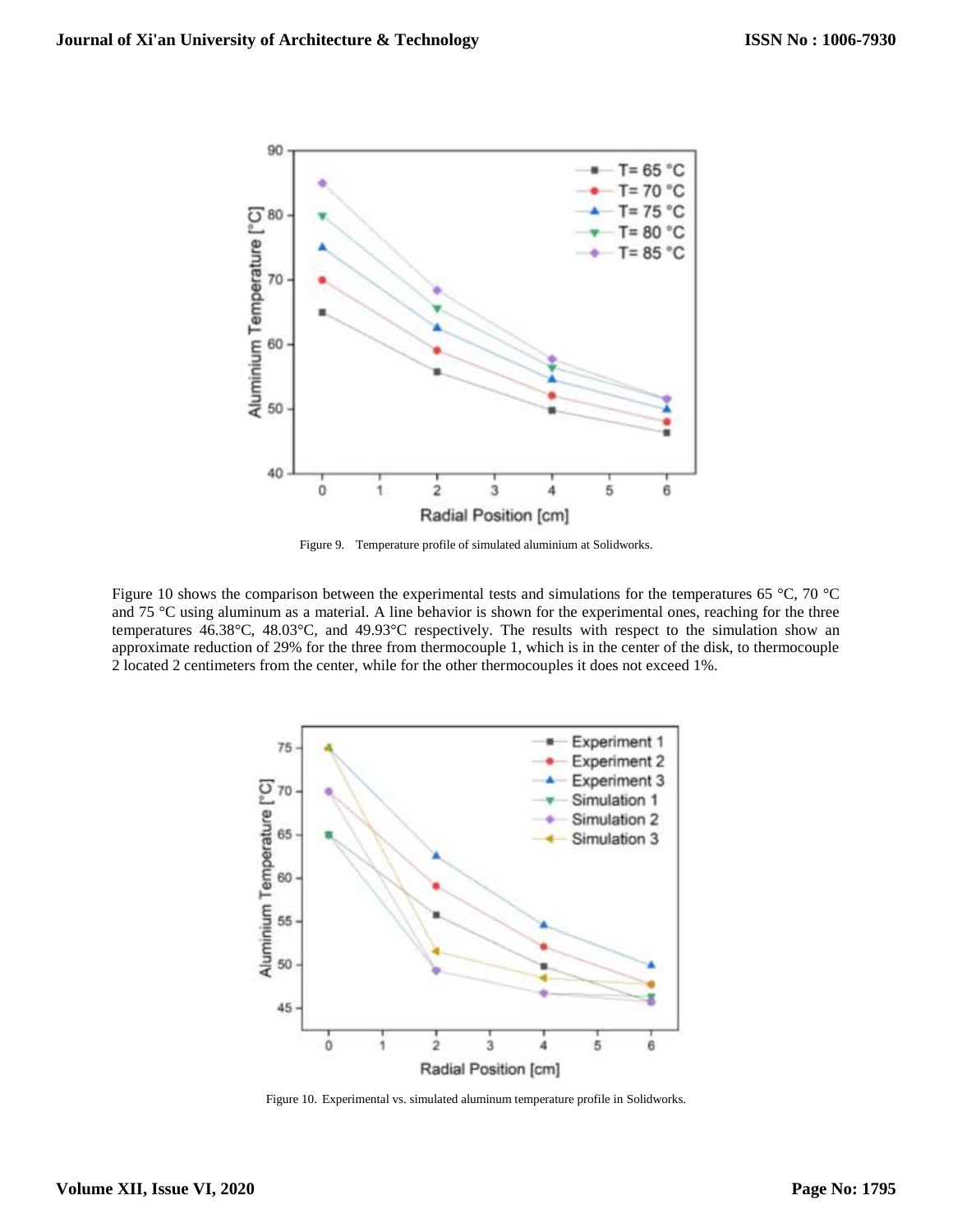As shown in Figure 11, experimental data is plotted at 65°C and 70°C and simulation data given by SolidWorks® at 65<sup>o</sup>C and 70<sup>o</sup>C using steel as the material. For the experimental data at 65<sup>o</sup>C and 70<sup>o</sup>C, an almost linear behavior is denoted for the temperatures taken by the thermocouples, having as centimeter six temperatures of 35.33 °C and 46 °C respectively. With respect to the experimental data, a curved behavior is denoted, which takes a linear behavior after the thermocouple is placed in the radial position at 4 centimeters. Its final thermocouple values vary from the experimental ones by 0 % and 13.63 %, respectively.

![](_page_9_Figure_3.jpeg)

Figure 11. Temperature profile of simulated A36 steel at Solidworks.

## IV.CONCLUSION

This article presents an experimental unit of radial heat conduction in a steady-state. The realization of this prototype generated a series of deliverables that allowed its realization, one of the first contributions has been the guide for the correct operation of the equipment and the necessary considerations to achieve the complete idealization of the process in addition to the present article which focuses the theoretical-simulated part of the heat-conducting unit.

The final result is the temperature profiles of the two types of metals used in the process, which allows us to corroborate the radial thermal conductivity of the analyzed materials in a practical, analytical and simulated way.

It is possible to visualize in the temperature profiles of each one of the materials their behavior decreases as we move away from the center of the disk, this decrease is not a line for any of the metals, but it is possible to observe a line trend from the point 4 equivalent to the thermocouple number 3.

In addition, the influence of the initial temperature in the radial conduction is emphasized because between greater temperature, its percentage of heat transmitted with respect to the time diminishes considerably, this appears in the metals steel A36 and aluminum.

The design of the heat conducting unit in the SolidWorks software that includes the simulations by means of this software for the verification of the theoretical and practical results.

NOMENCLATURES AND SYMBOLS

| $A_{S}$     | Surface area, $m^2$             |
|-------------|---------------------------------|
| $A_{paso}$  | Pass area, $m2$                 |
| $A_{total}$ | Total heat transfer area, $m^2$ |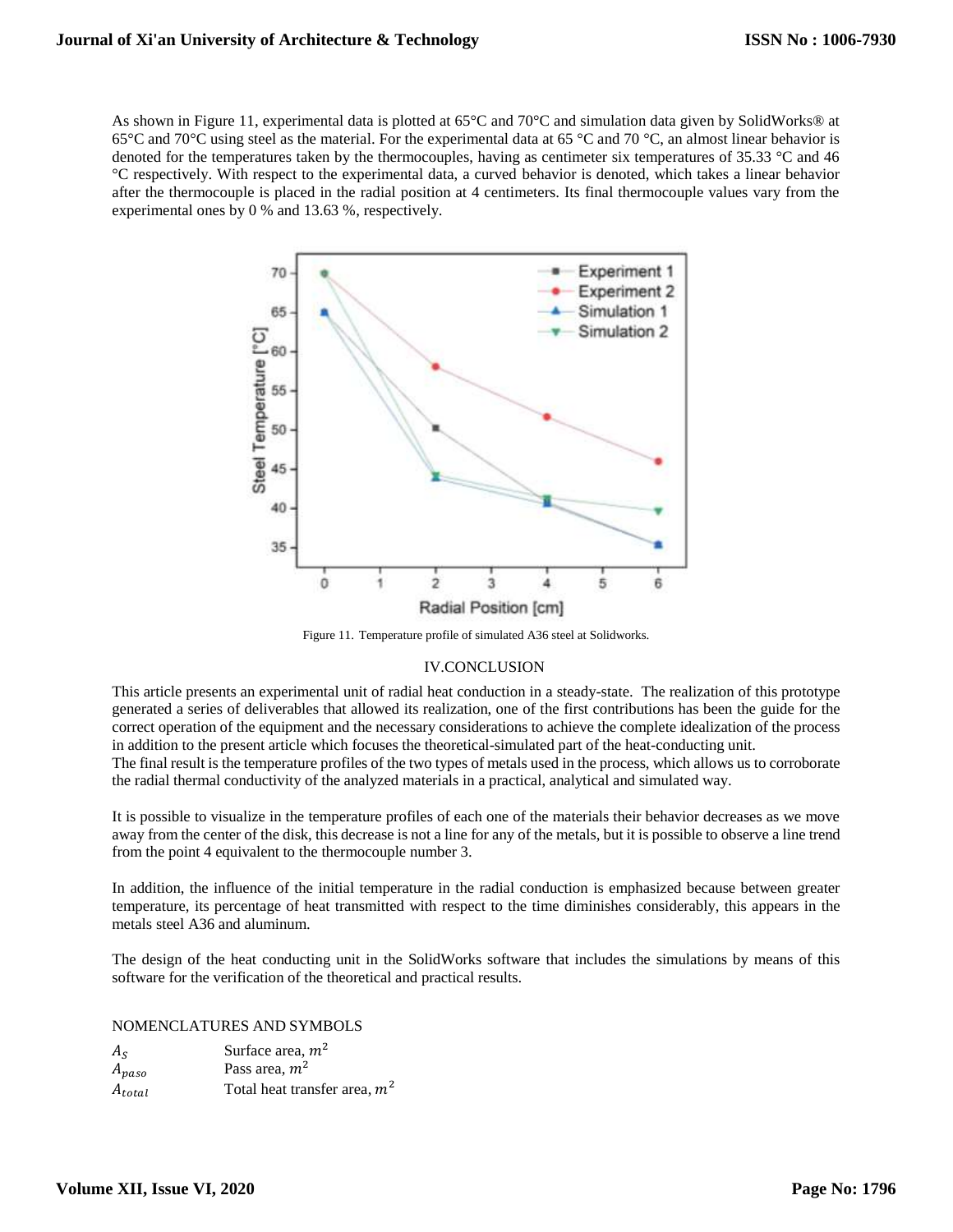| $C_P$               | Fluid heat capacity, $\frac{J}{Ka} - K$     |
|---------------------|---------------------------------------------|
| $\mathcal{C}_{min}$ | Minimum capacitance, $W/K$                  |
| $C_{max}$           | Maximum capacitance $W/K$                   |
| $\mathcal{C}r$      | Ratio of thermal capacitances               |
| $D_{int}$           | Internal pipe diameter, m                   |
| $D_{ext}$           | Outside pipe diameter, m                    |
| $D_{interac}$       | Internal diameter of the housing, $m$       |
| $D_{\rho}$          | Equivalent diameter, m                      |
| ε                   | Effectiveness                               |
| f                   | <b>Friction</b> factor                      |
| $G_{S}$             | Mass velocity, $kg/m^2s$                    |
| $h_i$               | Internal convective coefficient, $W/m^2K$   |
| $h_{\alpha}$        | External convective coefficient, $W/m^2K$   |
| k                   | Fluid thermal conductivity, $W/m \cdot K$   |
| $k_{mat}$           | Material termal conductivity, $W/m \cdot K$ |
| $L_{carc}$          | Housing length, m                           |
| $L_t$               | Pipe length, $m$                            |
| $m_{carc}$          | Mass flow within the housing, $kg/s$        |
| $m_{carc}$          | Mass flow within the tubes, $kg/s$          |
| $N_h$               | Number of deflectors                        |
| $N_{passcare}$      | Number of steps in the housing              |
| $N_{passotub}$      | Number of steps in the tubes                |
| $N_{tubos}$         | Number of tubes                             |
| <b>NTU</b>          | Number of heat transfer units               |
| $P_t$               | Distance between pipe centres               |
| $P_r$               | Prandtl number                              |
| $Q_{total}$         | Total heat, W                               |
| Re <sub>D</sub>     | Reynolds Number                             |
| $T_{ec}$            | Inlet temperature housing, ${}^{\circ}C$    |
| $T_{sc}$            | Temperature of housing outlet ${}^{\circ}C$ |
| $T_{et}$            | Tube inlet temperature, ${}^{\circ}C$       |
| $T_{st}$            | Tube outlet temperature, ${}^{\circ}C$      |
| U                   | Overall Coefficient, $W/m^2 K$              |
| $\mathfrak u$       | Speed in the tubes, $m/s$                   |
| $\mu$               | Viscosity, $kg/m \cdot s$                   |
|                     |                                             |

 $\rho$  Density,  $kg/m^3$ 

## **REFERENCES**

- [1] "Asignatura, materias, Ingeniería Mecánica Barranquilla Universidad del Norte." [Online]. Available: http://www.uninorte.edu.co/web/ingenieria-mecanica/plan-de-estudios. [Accessed: 19-Jul-2017].
- [2] Universidad del Atlántico, "Ingeniería Mecánica | Universidad del Atlántico." [Online]. Available: https://www.uniatlantico.edu.co/uatlantico/docencia/ingenieria/programas/ingenieria-mecanica. [Accessed: 19-Jul-2017].
- [3] T. S. Ge, W. Cao, X. Pan, Y. J. Dai, and R. Z. Wang, "Experimental investigation on performance of desiccant coated heat exchanger and sensible heat exchanger operating in series," Int. J. Refrig., 2017.
- [4] S. V. A. Laakso, "Heat matters when matter heats The effect of temperature-dependent material properties on metal cutting simulations," J. Manuf. Process., vol. 27, pp. 261–275, Jun. 2017.
- [5] Y. Zhang, Y. Yang, Q. Li, and Y. Li, "Study on heat transfer model of coolant boundary layer during high speed cutting process," Int. J. Heat Mass Transf., vol. 114, pp. 1304–1313, 2017.
- [6] M. L. Hosain, R. Bel Fdhila, and K. Rönnberg, "Taylor-Couette flow and transient heat transfer inside the annulus air-gap of rotating electrical machines," Appl. Energy, 2017.
- [7] "VHP-T KERN & SOHN GmbH." [Online]. Available: https://www.kern-sohn.com/shop/es/componentes/indicadores/VHP-T/. [Accessed: 19-Jul-2017].
- [8] E. D. Técnico, "CONTROL ABIERTO + MULTICONTROL + CONTROL EN TIEMPO REAL."